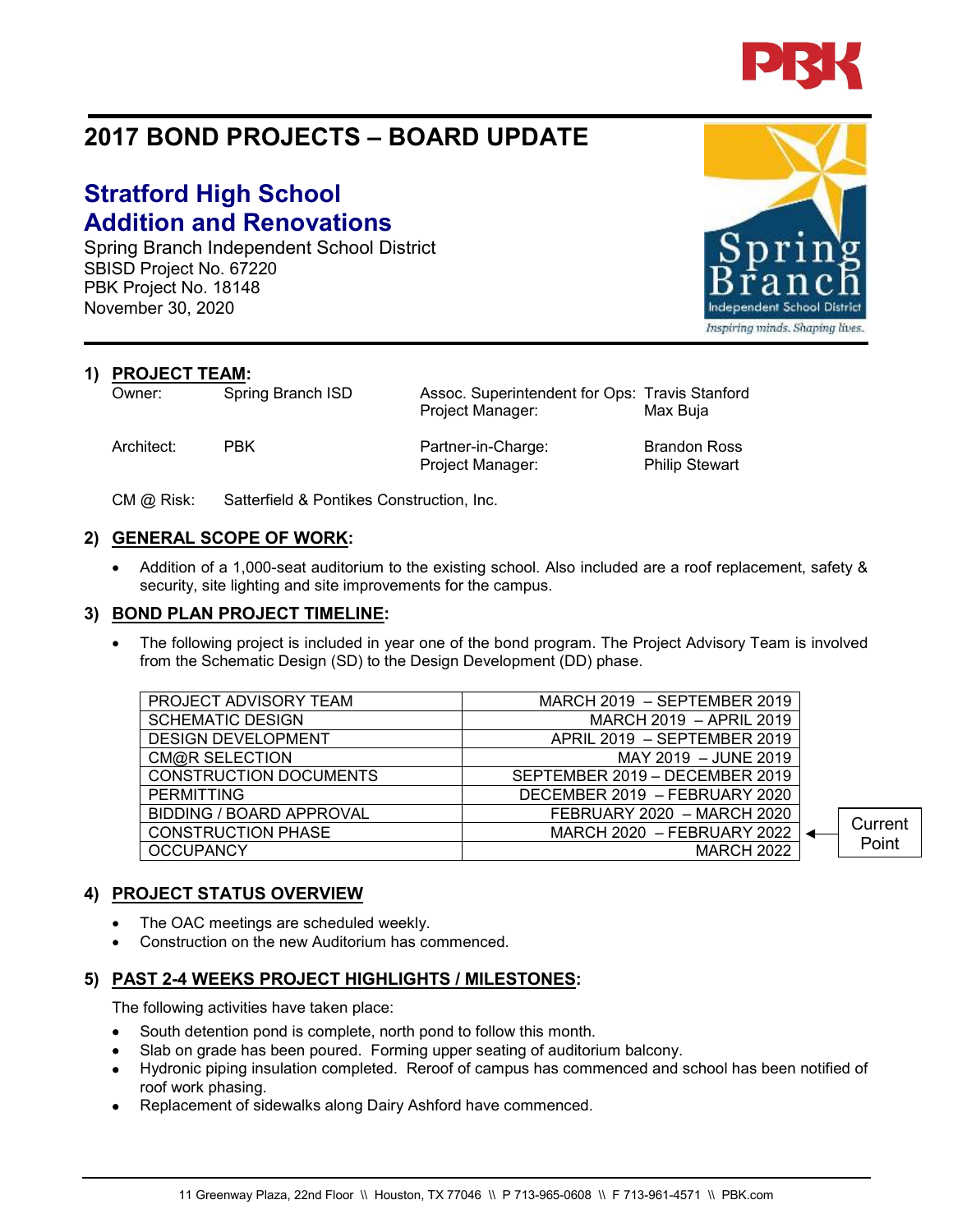

#### **6) NEXT 2-4 WEEKS PROJECT HIGHLIGHTS / MILESTONES:**

- Crane for steel to arrive first week of December.
- Steel to arrive week of Dec 07.

## **7) PHOTOGRAPHS:**



Auditorium Front Entry



Collaboration Area